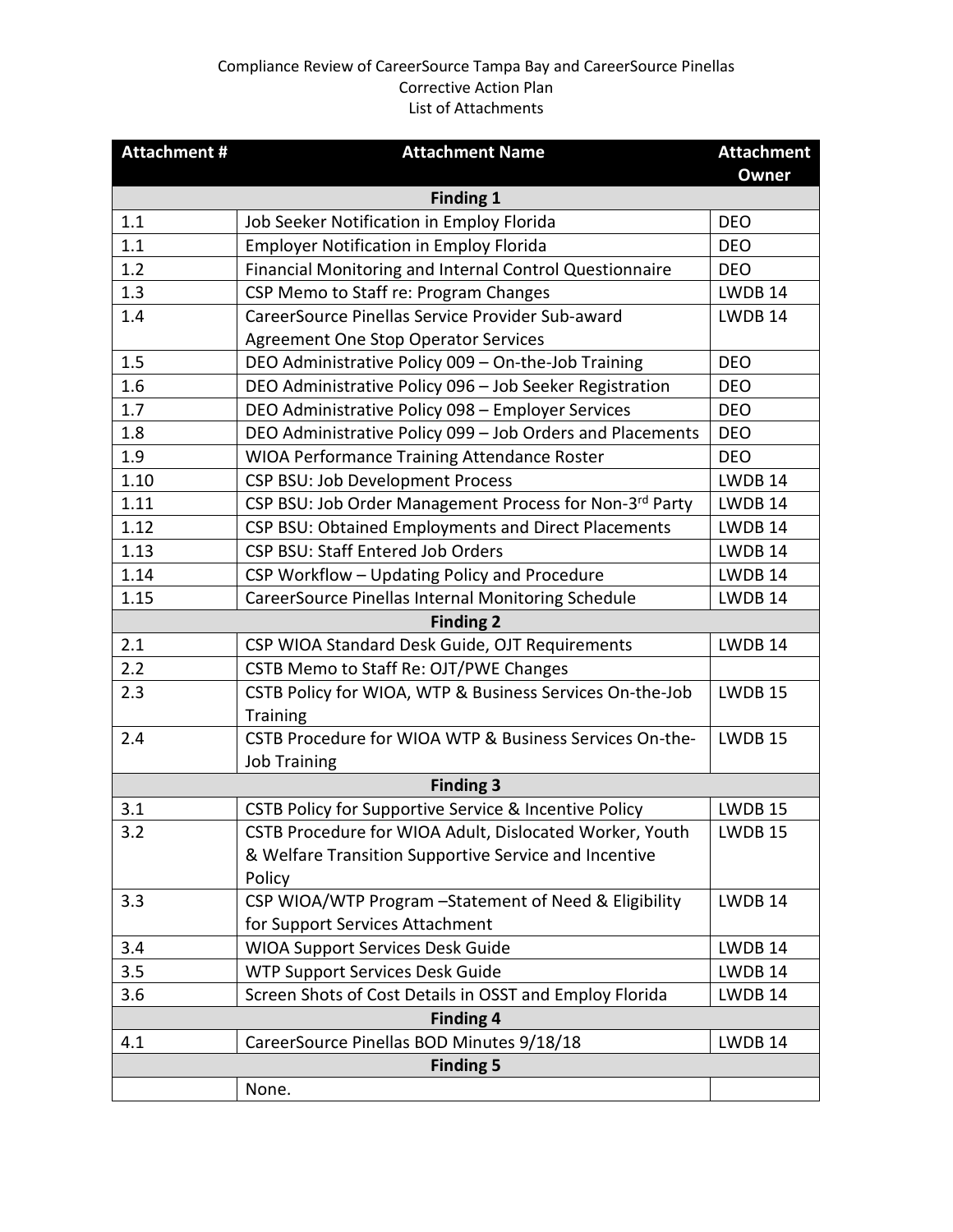## Compliance Review of CareerSource Tampa Bay and CareerSource Pinellas Corrective Action Plan List of Attachments

| <b>Finding 6</b>  |                                                          |                |  |  |
|-------------------|----------------------------------------------------------|----------------|--|--|
| 6.1               | <b>Equal Opportunity Notice</b>                          | LWDB 14        |  |  |
| 6.2               | <b>Equal Opportunity on Intranet</b>                     | LWDB 14        |  |  |
| 6.3               | Grievance Notice on Staff Portal                         | LWDB 14        |  |  |
| 6.4               | DEO 2018-2019 Financial Monitoring Tool                  | <b>DEO</b>     |  |  |
| 6.5               | CareerSource Tampa Bay Ethics Point Brochure             | <b>LWDB 15</b> |  |  |
| 6.6               | Email Dated 5/23/19 with EEO Page Link and Screenshot of | <b>LWDB 15</b> |  |  |
|                   | Website                                                  |                |  |  |
|                   | <b>Finding 7</b>                                         |                |  |  |
| 7.1               | <b>CSTB Organizational Structure</b>                     | <b>LWDB 15</b> |  |  |
| 7.2               | <b>CSTB Internal Control Questionnaire</b>               | <b>LWDB 15</b> |  |  |
| 7.3               | CSP Organizational Structure and Model Report from BOCC  | LWDB 14        |  |  |
| 7.4               | CSP 2019 Inter-local Agreement                           | LWDB 14        |  |  |
| 7.5               | CP Org Structure                                         | LWDB 14        |  |  |
| 7.6               | CSP Internal Control Questionnaire                       | LWDB 14        |  |  |
| 7.7               | CSP Exec Committee Mtg Approving Kaiser Group as OSO     | LWDB 14        |  |  |
| 7.8               | CSP BOD Meeting Minutes Approving By-laws                | LWDB 14        |  |  |
|                   | <b>Finding 8</b>                                         |                |  |  |
| 8.1               | Pinellas County News Release 9/7/18                      | LWDB 14        |  |  |
| 8.2               | Pinellas County News Release 5/9/19                      | LWDB 14        |  |  |
| 8.3               | Email Invitation to Serve on the CS Pinellas BOD         | LWDB 14        |  |  |
|                   | Finding 9                                                |                |  |  |
| 9.1               | CareerSource Pinellas Bylaws                             | LWDB 14        |  |  |
| <b>Finding 10</b> |                                                          |                |  |  |
| 10.1              | CSP October 31, 2018 BOD Packet                          | LWDB 14        |  |  |
| 10.2              | 2018-2019 Board Meeting Schedule (screen shot)           | LWDB 14        |  |  |
| 10.3              | 2018-2019 Schedule of Board & Committee Meetings         | LWDB 14        |  |  |
| 10.4              | 2017-2018 Board Meeting Schedule (screen shot with link) | LWDB 14        |  |  |
| 10.5              | DEO Memorandum, Requirement to Post LWDB Meeting         | <b>DEO</b>     |  |  |
|                   | Minutes to Website, dated May 29, 2018                   |                |  |  |
| <b>Finding 11</b> |                                                          |                |  |  |
| 11.1              | Administrative Policy 93: One-Stop Career Center         | <b>DEO</b>     |  |  |
|                   | <b>Certification Requirements</b>                        |                |  |  |
| 11.2              | <b>CSTB Board Member Manual 2018</b>                     | <b>LWDB 15</b> |  |  |
| 11.3              | CSP BOD Orientation Packet 7/18/18                       | LWDB 14        |  |  |
| <b>Finding 12</b> |                                                          |                |  |  |
| 12.1              | CSTB Executed Agreement, Kaiser Group/Dynamic            | <b>LWDB 15</b> |  |  |
|                   | Workforce Solutions - One-Stop Operator                  |                |  |  |
| 12.2              | Executed Agreement, Kaiser Group - One-Stop Operator     | LWDB 14        |  |  |
| 12.3              | Administrative Policy 97: One-Stop Operator Procurement  | <b>DEO</b>     |  |  |
| <b>Finding 13</b> |                                                          |                |  |  |